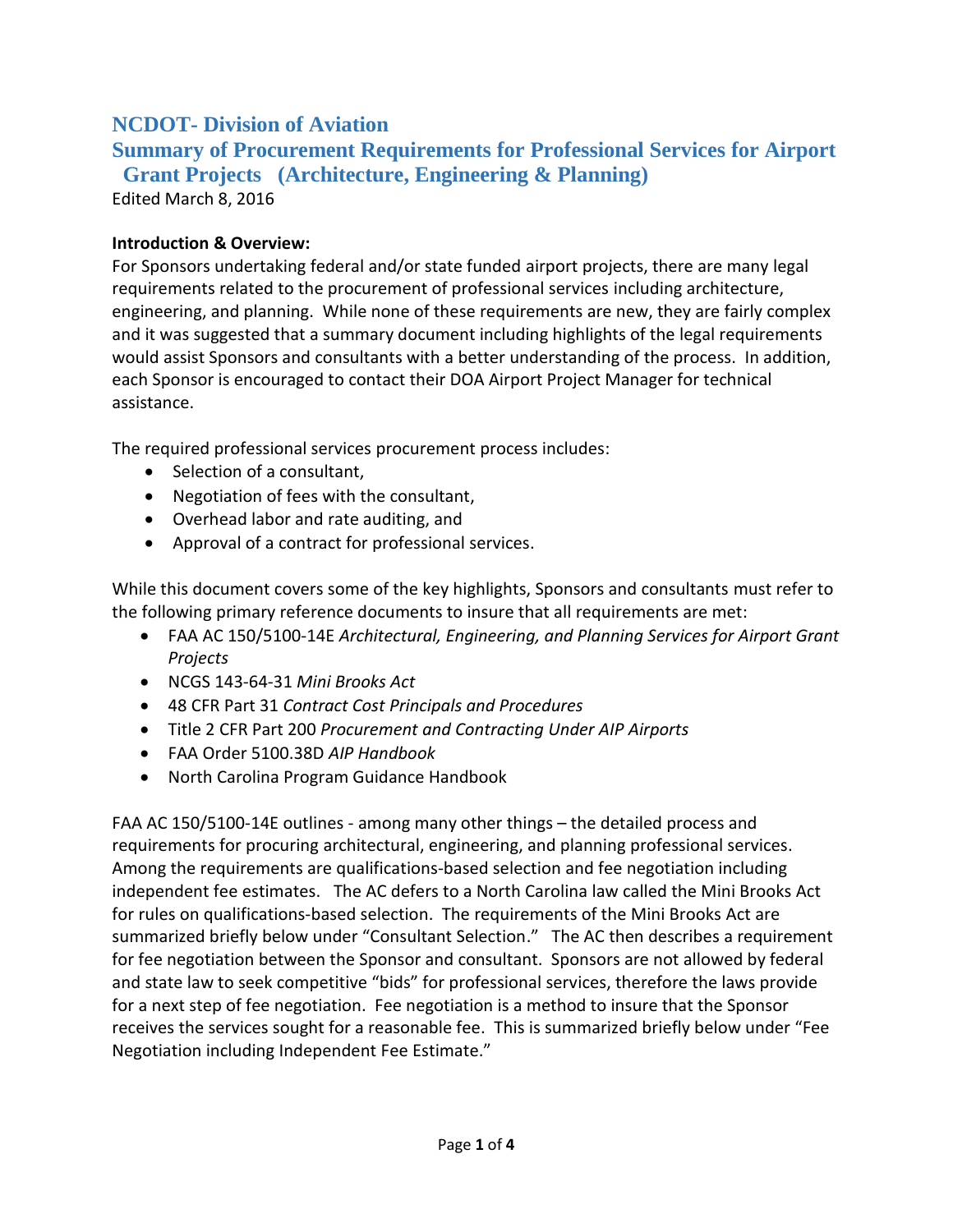In addition, both the FAA and the NCDOT require any consultant who desires to enter into a contract with a sponsor on a federally or state funded airport project to comply with standardized financial reporting procedures. The NCDOT requires the consultant to secure approval of audited overhead and labor rates from the NCDOT's External Audit Branch. It is highly recommended that this approval be secured early in the scoping and negotiation process so that it does not hold up concurrence by the DOA. More information is provided below in "Audited Overhead and Labor Rates."

*Consultant Selection:* Every Sponsor must insure that the selection of their consultant (for many aviation sponsors this occurs only once every 5 years when a Master Contract\* is solicitied) is performed in accordance with both the North Carolina Mini Brooks Act and AC 150/5100-14E. Both of these documents include many specific requirements for consultant selection and should be referenced by the Sponsor during the selection process. One of those requirements is for the Sponsor to utilize a qualifications-based selection process for architectural and engineering services via a fair, objective, and open process. The AC defers to the North Carolina's Mini Brooks Act on qualifications-based selection requirements. The Sponsor must keep written records of the selection process (including compliance with both the AC and the Mini Brooks Act) and provide this information including a copy of the advertisement to the DOA Airport Project Manager (APM) for review and concurrence.

*\*Note: Some Sponsors only undertake a consultant selection process once every 5 years, entering into a "Master Contract" for upcoming projects within that time frame. Individual projects – or phases within projects – are then undertaken over the 5 year period as "work authorizations" or "task orders" under the umbrella of the Master Contract. In this scenario, the requirements of qualifications-based selection must be followed once - for selection of the consultant for the Master Contract. The requirements for both negotiation and independent fee estimates then apply to each "work authorization" or "task order" under the Master Contract. When undertaking consultant selection for a Master Contract, it is important for the Sponsor to include information about all of the projects they plan to undertake under the Master Contract within the five year period - so that those projects will qualify to be handled as subsequent "work authorizations" or "task orders."*

*However, should the Sponsor desire to hire a different consultant for a project outside the Master Contract or desire to switch to a new consultant for their Master Contract, a new qualifications-based selection process is required.*

*Fee Negotiation including Independent Fee Estimate:* As part of the fee negotiation process, FAA AC 150/5100-14E requires the sponsor to conduct and document a price or cost analysis for each negotiated contract. This analysis includes the preparation of an independent fee estimate. The independent fee estimate is designed to provide information to assist the Sponsor in negotiating fees with the chosen consultant. This can most easily be achieved by negotiating the contract in three stages: first a scoping stage in which the Sponsor works with the consultant and DOA to define the project and produce a detailed written description of the proposed work and the resulting consultant's scope of work. Second, the Sponsor obtains an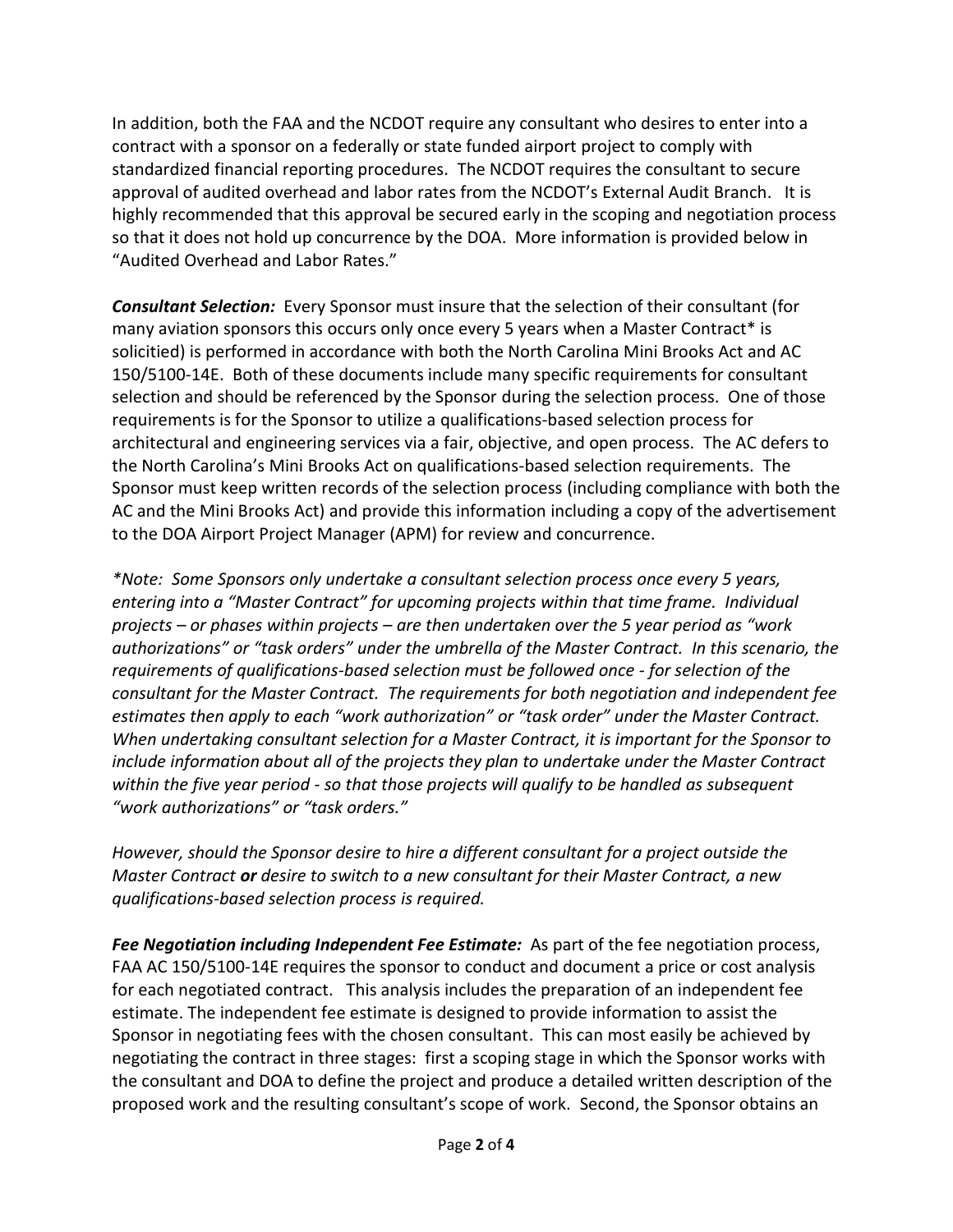independent fee estimate of the consultant's work scope from another firm or party. Finally, the selected consultant provides the cost portion of their proposal to the Sponsor and fee negotiations begin.

The AC allows independent fee estimates to be prepared in a number of ways. The requirements on the type of independent fee estimate needed for each contract varies based upon the expected monetary value of the contract. Below are descriptions of the type of independent fee estimates required for different contract values, per the AC:

- For contracts with a value expected to exceed \$100,000, the independent fee estimate is required to be detailed and to include direct labor hours, labor rates, general and administrative overhead, non-salary expenses and a reasonable profit;
- For contracts with a value expected to be less than \$100,000, a less detailed fee comparison process is allowed, such as comparing the fees with those on similar previous projects;
- For contracts with a value expected to be less than \$10,000, only a written record of negotiations is required.

More details on the specific requirements of negotiation and independent fee estimates are included in AC 150/5100-14E which should be consulted by the Sponsor. The AC further requires the Sponsor to keep written records of both negotiations and independent fee estimates.

FOR ALL NEWLY AWARDED GRANT PROJECTS AS OF FEB 2016: For professional services contracts that exceed \$100,000 in value, the Division of Aviation (DOA) requires submittal of the fee analysis conducted (including independent fee estimate) to the APM during the review and concurrence process.

FOR ANY PREVIOUSLY AWARDED GRANT PROJECTS (PRIOR TO FEB 2016): A 60 day grace period is granted to the above requirement to allow for any professional services contracts that are already being negotiated at this time. After May 1, 2016, contracts from previously awarded grants will be subject to the same requirement as stated in the paragraph above - to submit records of the fee analysis conducted for review and concurrence by APM staff.

The Division of Aviation is available - upon request - as a resource to conduct or assist Sponsors with an independent fee estimate on behalf of an airport, prior to the airport's fee negotiations with their consultant. In many cases, the costs of the independent fee estimate can be reimbursed though the grant.

In addition, the DOA may conduct its own independent fee analysis (and/or independent fee estimate) as it deems necessary in some instances including higher value contracts, unusually high fees for a particular type of project, and/or auditing purposes.